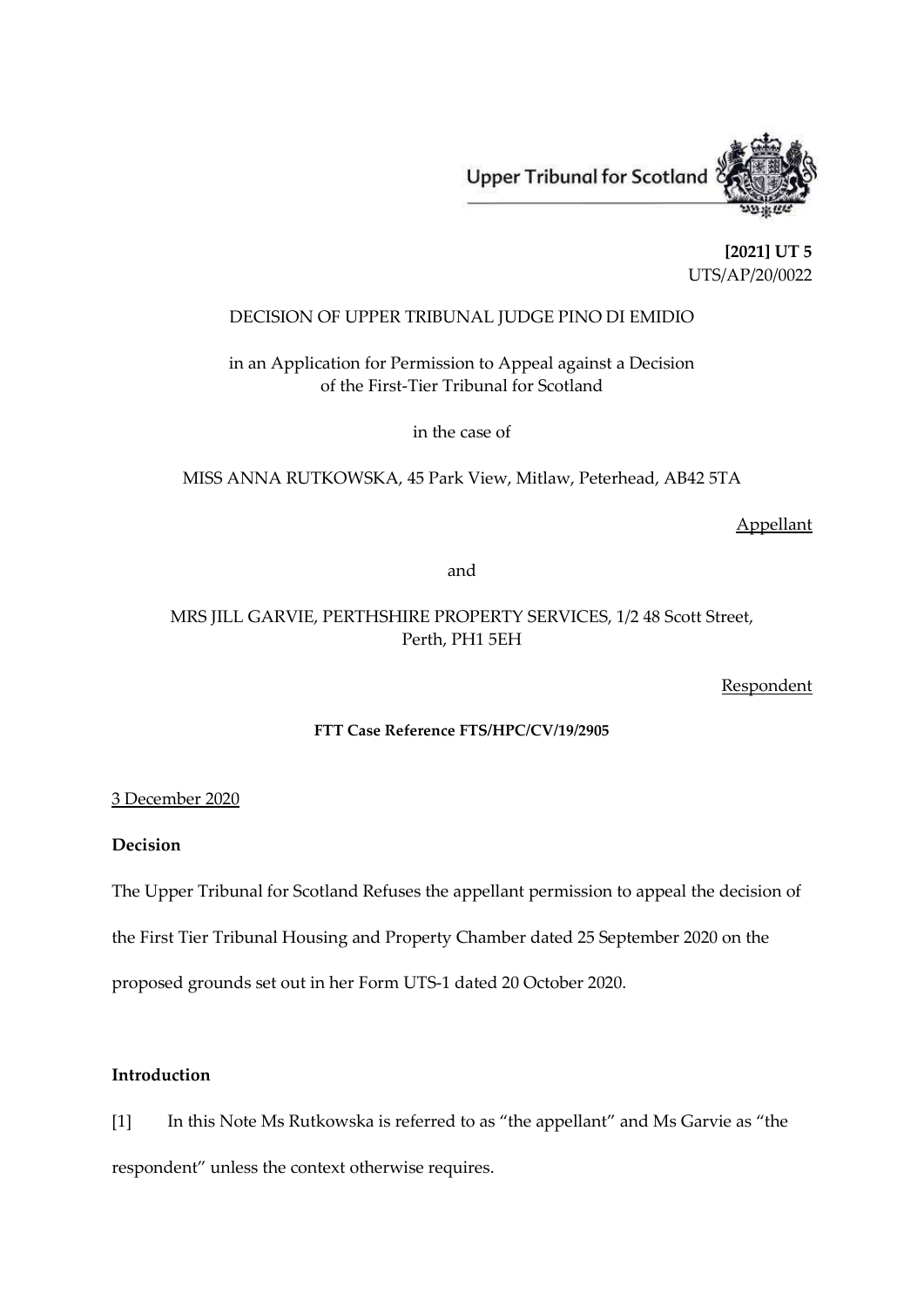#### **Background**

[2] The appellant seeks permission to appeal against the decision of the First-tier Tribunal Housing and Property Chamber ("FtT") dated 25 September 2020 to make a payment Order in the sum of £667.71 in favour of the respondent in respect of an unpaid amount of rent due by her for the property at G/R, 13 Inchaffray Street, Perth, PH1 5RU. The respondent had sought an order for payment of this sum as representing a balance of outstanding rent unpaid at the termination of the tenancy on 9 August 2019. Before the FtT the appellant disputed any sum was due owing to the alleged condition of the property during the course of the tenancy. The reasons for the FtT's decision are set out in the

following passage of its reasons for decision:

"[The appellant] was very clear that she was not counter claiming in respect of losses which she said she had incurred and her evidence on the point at which she had decided to stop payment of rent made it clear that she was not withholding rent as a means to force her landlord to effect repair, indeed it seemed as though she had simply decided that she was paying no more rent due to the problems she had encountered.

For the Respondent to succeed in her defence in relation to non-payment of rent the Tribunal would require to be satisfied on the evidence that the property was in a condition below the "required living standard" and as such that the landlord had failed in terms of her obligations under the tenancy agreement. The Tribunal did not come to that view for the reasons referred to in respect of the evidence that was accepted. In fairness to the Respondent the Tribunal considered the case of *Taghi v Reville*, 2003 Hous.L.R 110, and the approach taken in that case, in particular as to the test to be applied in respect of habitability and whether abatement of rent could apply if there was a breach of another obligation such as failing to attend to repairs within a reasonable time. The Tribunal found no such breach in this case on the evidence before it and was satisfied that the property was reasonably fit for people to live in throughout the tenancy."

[3] On 19 October 2019 an application for permission to appeal to the Upper Tribunal

("UT") was rejected by the FtT. On 20 October 2020 the appellant submitted a form UTS-1 to

2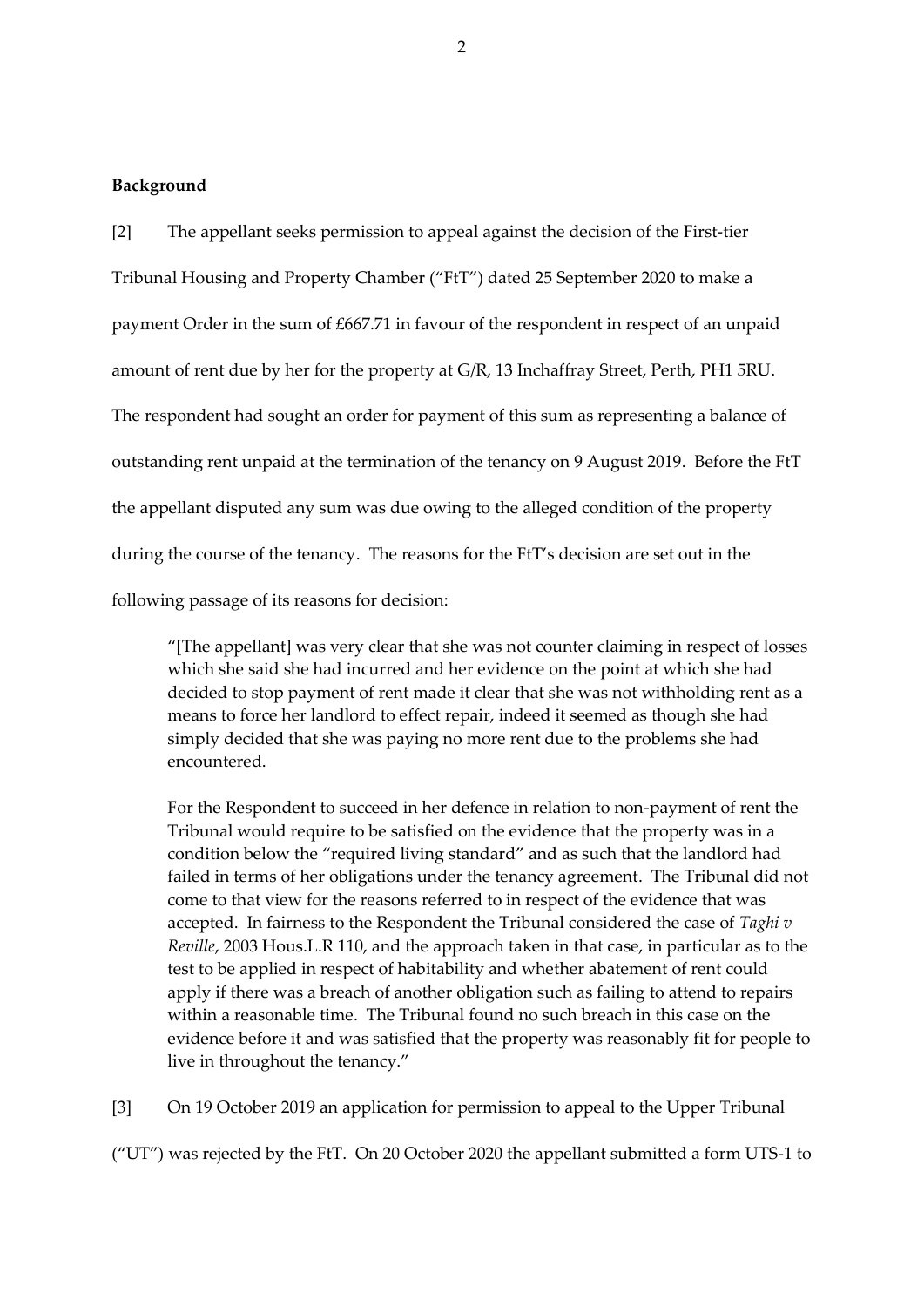the UT seeking permission to appeal. This was not formally processed by the UT clerks until 2 November 2020 when the FtT decision to refuse permission to appeal was received. On 27 November 2020 there was a telephone conference call hearing in which both the appellant and the respondent participated.

## *Grounds of appeal*

[4] The appellant set out three grounds in her UTS-1.

- Ground 1 Error of general law;
- Ground 2 Error of findings with no evidence;
- Ground 3 Equality Act discrimination against my age.

I propose to examine each of these in turn.

## *Ground 1*

[5] In the course of the hearing the appellant accepted that the FtT had asked itself the

right question when it identified the following question:

"… whether the property had been maintained to an appropriate standard and whether in all other respects the property was reasonably fit for people to live in during the tenancy … [page 7]".

As I understood her, she now accepted that there was no substance to this ground of appeal.

Permission to appeal is refused on this ground.

# *Ground 2*

[6] This ground is stated in very vague terms. At the hearing I went over the FtT's findings in fact with the appellant to seek to identify which findings she took issue with. For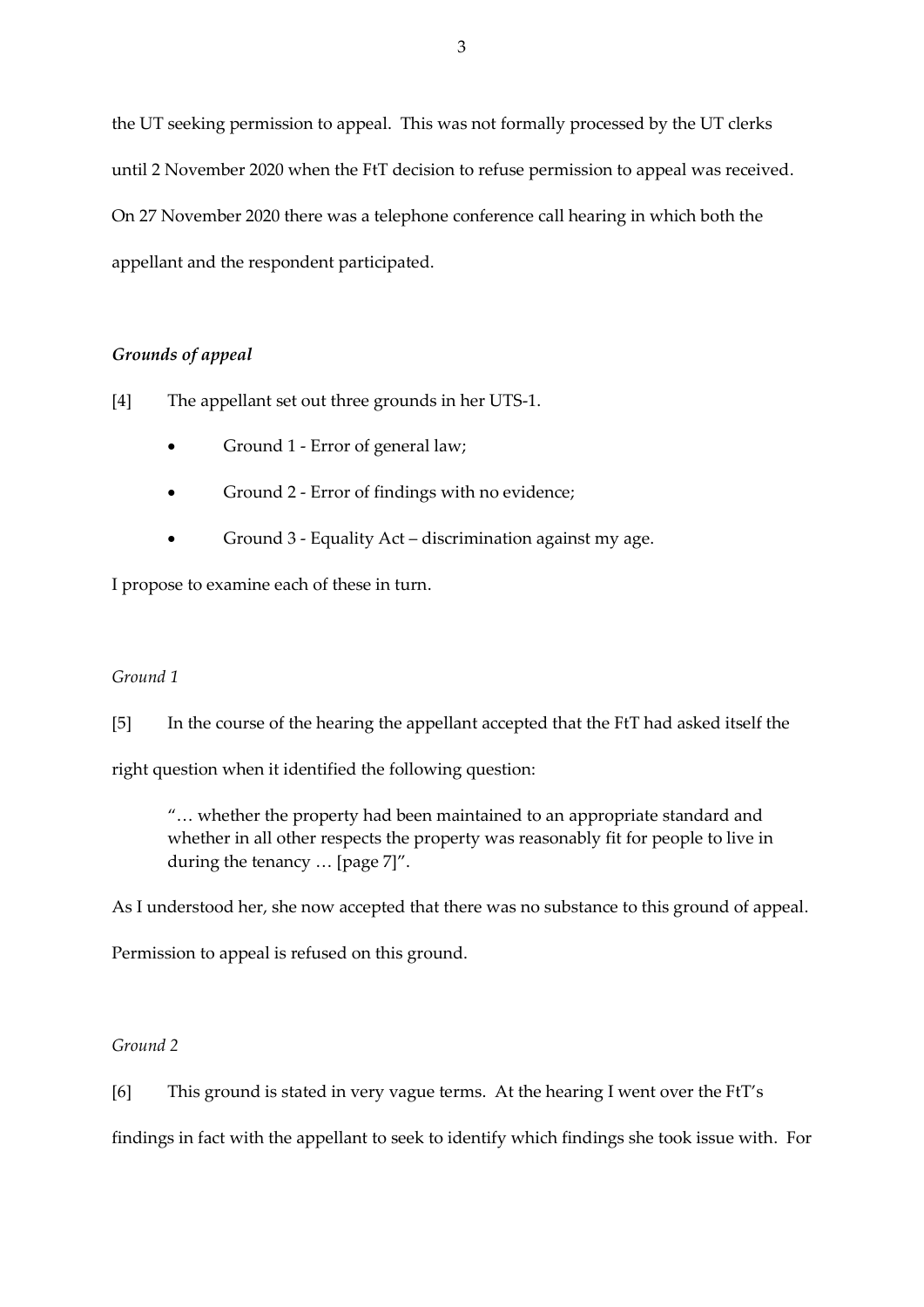present purposes she primarily took issue with findings 16, 17 and 18. These findings were in the following terms:

"16. During the period between January 2019 and July 2019 with the exception of a period in March when the Respondent was on placement she continued to live in the property, sleep there and make use of the washing and cooking facilities.

17. The property was reasonably fit for people to live in during the tenancy.

18. The condensation and mould problems during the tenancy were connected to high relative humidity, restricted airflow due to furniture and stored items in the property and the need for increased heating, ventilation and insulation."

The criticism made in this proposed ground does not identify an arguable error of law even after elaboration in the course of the hearing. The FtT has narrated the evidence it heard in careful terms and has explained why it accepted certain parts of the evidence and rejected other parts. The appellant strongly disagrees with their findings in fact. She is quite entitled to have a different view from the FtT but that does not necessarily mean that the FtT has erred in law in its approach to the evidence. The decision of the FtT proceeds on a proper understanding of the applicable aspects of the law of leases and it was entitled to come to the conclusion it did on the evidence it heard. The FtT proceeded on the written and photographic evidence that was produced to it by the respondent. The only third party evidence was from a witness put forward by the respondent. That person had a degree of specialist knowledge. The FtT has accepted that evidence and I can find no flaw in its stated reasons for doing so. If other evidence had been available, it may be that the FtT would have reached a different conclusion. Permission to appeal is refused on this ground.

#### *Ground 3*

[7] The FtT made a remark about the appellant's lack of experience as a tenant. It was careful to make clear that this was not part of the reasoning for its decision. I do not

4